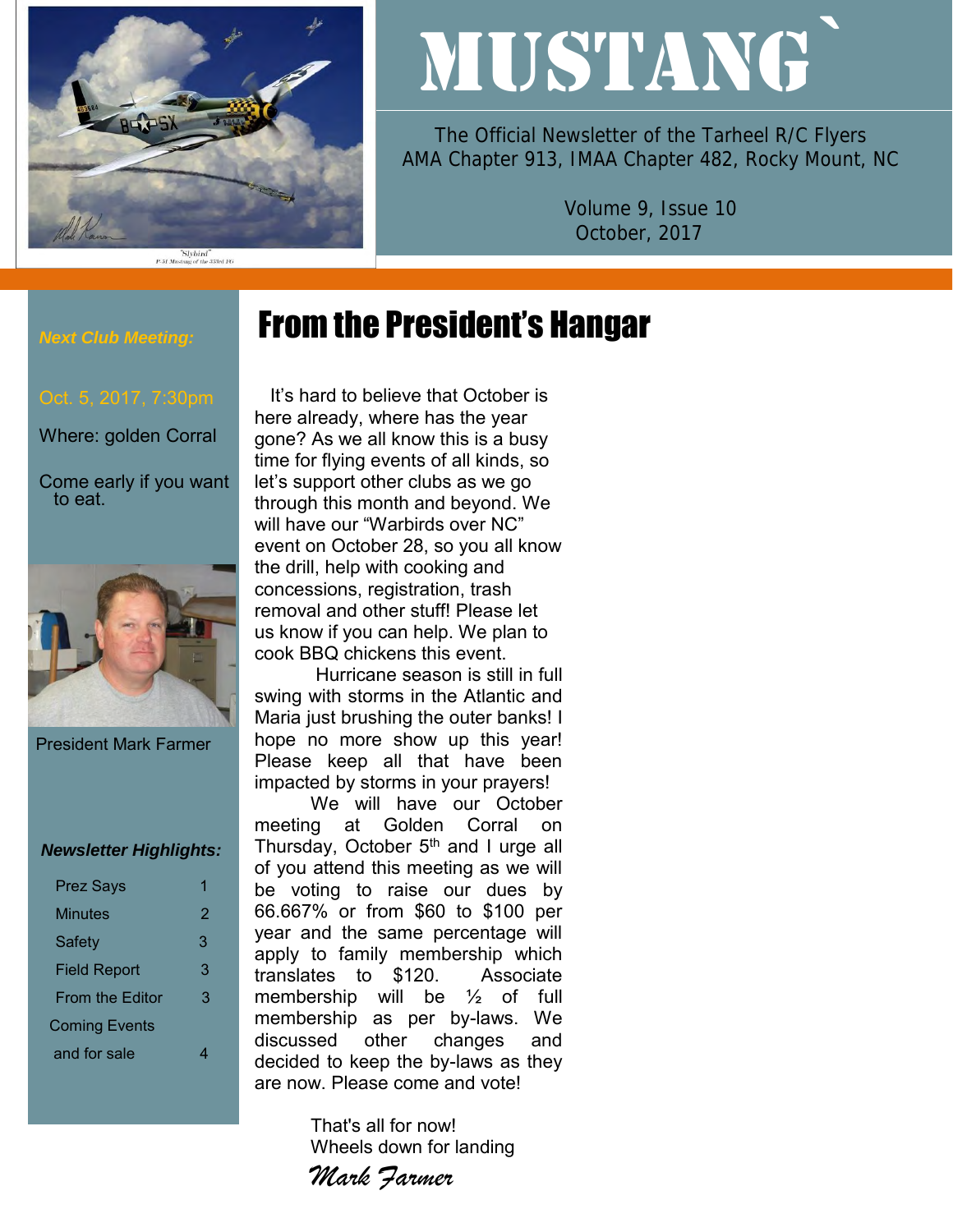## Meeting Minutes -September, 2017



**Secretary Kenny Kicklighter**

The Tarheel R/C Flyers met at Town Creek Field on September 7, 2017. President Mark Farmer called the meeting to order at 7:45 pm. There were fifteen members present.

Mark welcomed everyone to the meeting and asked about the welfare of the membership. Nothing was reported.

**Minutes –** August 2017 minutes were read by Kenny Kicklighter. Motion to accept Minutes made by Ray Owens, and seconded by Chris Vick, motion passed.

**Treasurers Report-** No report.

**Safety –** Greg Williams said that everyone was doing a good job with safety, and to keep up the good work.

**Field Report –** A. B. Gentry thanked everyone who helped complete the recent maintenance at the flying site. A.B. said that the tables would need new tops. Mark Farmer also thanked all the members who took time to help with the work at the field.

**Newsletter –** Dave Chewing reported that everything is okay with the Newsletter. Dave said he would list any R/C related items for the club members.

### **Business-**

• Past events discussed

- By Laws change to increase dues will be voted on at the October club meeting.
- Associate and new memberships discussed. Mark read By Laws section on "Special Committees".
- Club members were reminded that AMA dues would be due shortly.
- Manufacture's Day in Kinston was discussed. Event to be held Tuesday, October 10, 2017 from 11:00am to 2:00pm.
- Greg Williams said the windsock needed to be replaced. A.B. said that we already had a new sock and it would be replaced, probably in the spring.
- Upgrades to the enclosed part of the shelter discussed.
- Member of the Year award discussed.
- Chris Vick reported that the Sanction for the 2018 Fall Fly-In had been completed.

Motion to adjourn made by Dave Chewning second by Mike Winstead. Motion passed.

Respectfully submitted, Kenny **Kicklighter**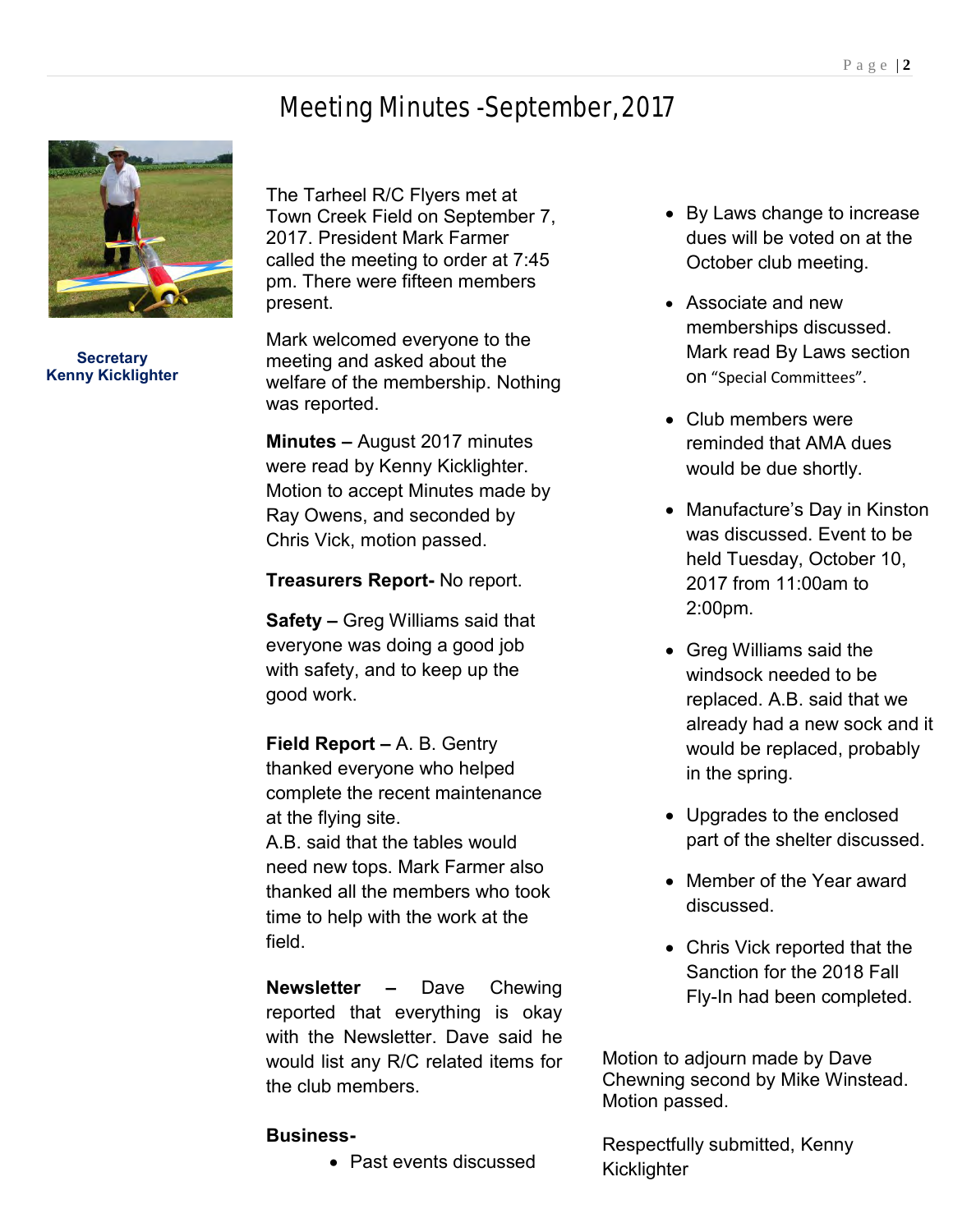

 **VP Greg Williams**



**Field Marshall A.B. Gentry**

## Field Report

Hello to everyone,

Hello to all,

VPSO, Greg Williams

 Most of the summer, this year, everyone has been busy I guess. The last few weekends, however, there seems to have been quite a few at the field, and that has been nice to see. Everything seems to be OK, since most of the tasks at the field have been completed, and I thank the ones that were able come out and help.

No safety report this month. Keep flying safely.

So, come on out and use your field,

A.B. Gentry, Jr.

Field Marshall



**Newsletter Editor Dave Chewning**

## From the Editor

Reminding all members that the Tarheel RC Flyers now have a presence on Facebook and RC Groups. Join in the conversation. <https://www.facebook.com/Tarheelrcflyers/> <https://www.rcgroups.com/tarheel-rc-flyers-695/>

Please let Jimmie Morgan or me know of any contact information changes.